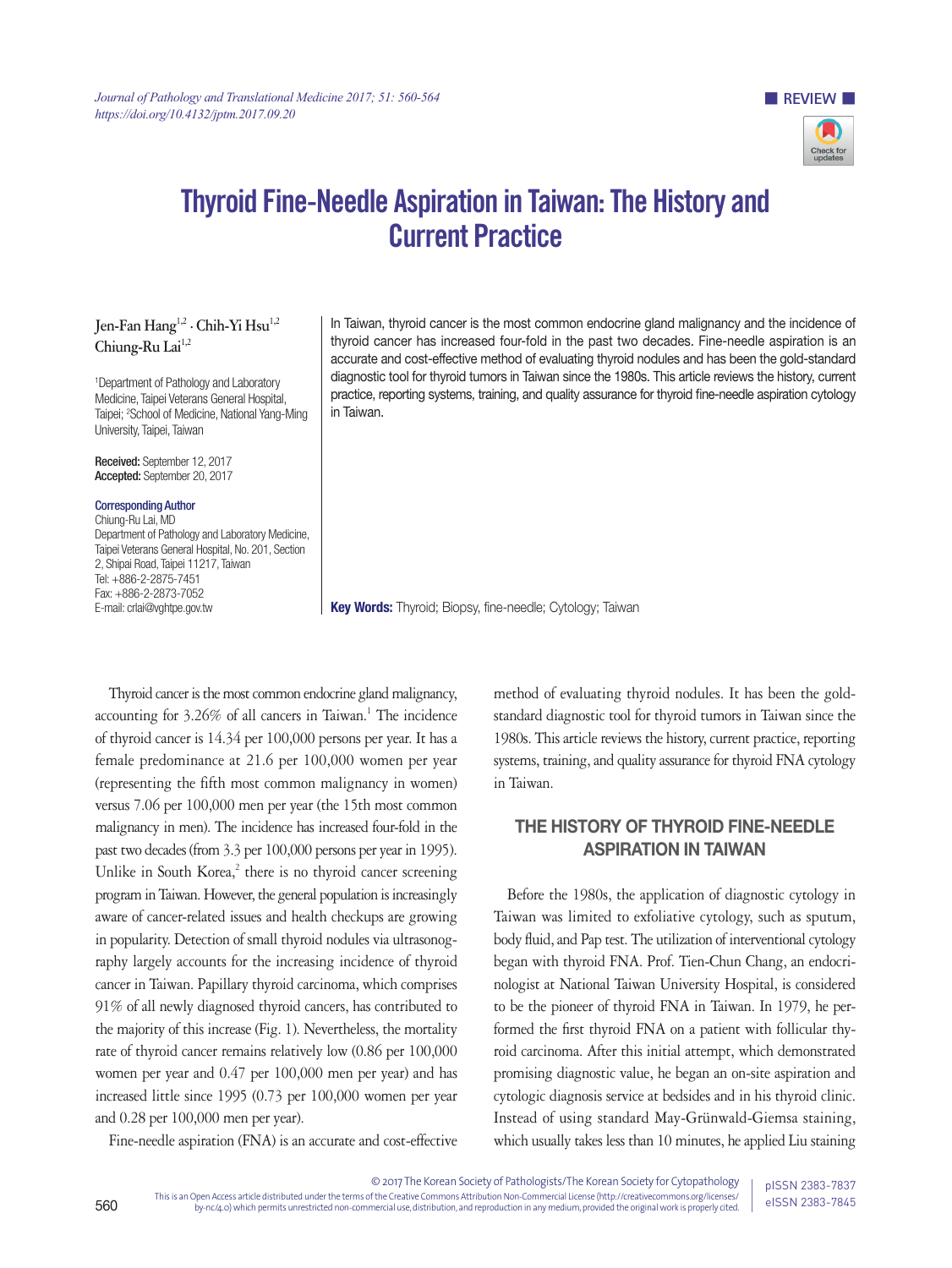on cytologic smears, which produced similar staining quality for rapid diagnosis.<sup>3</sup> The Liu stain is a modified Romanowsky stain invented by Prof. Chen-Hui Liu in 1953 for hematologic smears. The entire staining procedure is simple and takes only 2 minutes.<sup>3</sup> Therefore, it is suitable for on-site diagnostic services and has been widely used in Taiwan and China.

In 1981, Prof. Chang published the first article on thyroid FNA in a Taiwanese medical journal and attracted attention among clinicians.4 Later on, he published a series of articles on the cytologic presentation of non-neoplastic thyroid diseases, such as Hashimoto's thyroiditis,<sup>5</sup> acute suppurative thyroiditis,<sup>6</sup> and granulomatous thyroiditis,<sup>7</sup> as well as thyroid carcinomas, such as papillary carcinoma<sup>8</sup> and anaplastic carcinoma<sup>9</sup> in the same journal. With these experiences from local practice, he started to publish articles in international journals in 1989.<sup>10-22</sup> An anecdote about him is that he performs thyroid FNA while holding the needle like a Chinese brush pen.10 He published this unique FNA method in Acta Cytologica.10 Prof. Chang was also the pioneer of ultrasoundguided thyroid FNA,<sup>23</sup> cytomorphometry analysis of thyroid tumors,<sup>11,14</sup> and immunoperoxidsase staining of thyroglobulin and parathyroid hormone on cytologic smears.<sup>12,15</sup> In 1995, he published the first color atlas of thyroid and parathyroid cytology using Liu staining, which was written in Chinese. This book has been the textbook of choice for thyroid FNA in Taiwan for many years and a second edition was published in 2015 (Fig. 2).<sup>24</sup>

### CURRENT THYROID FINE-NEEDLE ASPIRATION PRACTICE IN TAIWAN

Clinicians, especially endocrinologists, used to be both the performer and the interpreter of thyroid FNA. However, after the establishment of Taiwan's National Health Insurance in 1995, specialized medicine has become the mainstay of healthcare. Physicians from different specialties started taking over the multidisciplinary tasks. Currently, radiologists are the main performers of FNA and pathologists are the main cytologic diagnosticians in Taiwan. Ultrasonography is used in the majority of thyroid FNA cases to guide the procedure.

When clinicians were the main performer of thyroid FNA and interpreter of corresponding cytology, air-dried direct smears



Fig. 2. The second edition of *Thyroid and Parathyroid Cytology* (Leader Book Company, 2015)<sup>24</sup> by Prof. Tien-Chung Chang.



Fig. 1. Thyroid cancer statistics from 2004 to 2014. The proportion of papillary thyroid carcinoma (PTC) among thyroid cancers has increased 11% (blue line) and the proportion of thyroid cancer among all cancers has increased 1.1% (red line). Data from the Taiwan Cancer Registry Annual Report.1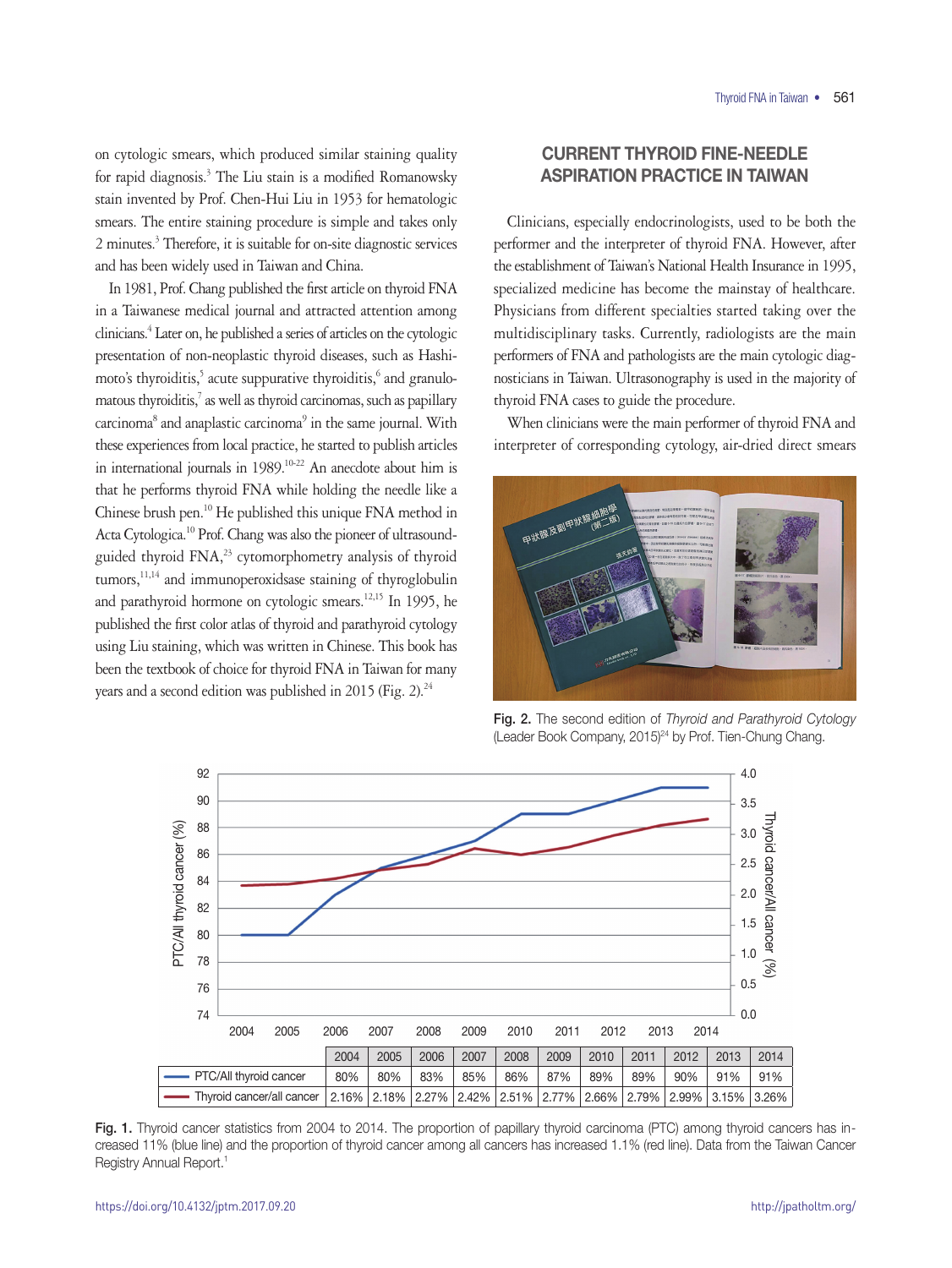and Liu staining were the method of choice for slide preparation. Papanicolaou stain has been commonly applied since pathologists took on thyroid cytology diagnosis, due to its superiority in demonstrating nuclear features that are important in papillary carcinoma diagnosis. Currently, conventional smears for both Papanicolaou staining (on alcohol-fixed slides) and Liu staining (on air-dried smears) are the most common preparations for thyroid FNA cytology in Taiwan. Liquid-based preparation was first introduced and applied in thyroid FNA in 2014, and is becoming more popular due to its high cell yield and standardized quality. In some institutions, immunocytochemical staining and molecular testing are also utilized on thyroid cytologic specimens to further facilitate diagnosis. Thyroid core-needle biopsy is a rare practice in Taiwan.

## REVIEW OF THE LITERATURE AND REPORTING SYSTEM FOR THYROID CYTOLOGY IN TAIWAN

Given the history of thyroid FNA in Taiwan, most studies on the diagnostic accuracy and rate of malignancy were published by endocrinologists before the introduction of the Bethesda System. The major issue in previous studies is that investigators used different diagnostic categories, making it difficult to compare the findings of different studies. For example, Prof. Jen-Der Lin from Chang Gung Memorial Hospital used a four-tier system (benign, follicular neoplasm, malignant, and unsatisfactory) to emphasize the follicular pattern and this approach resulted in 16.6% of resected papillary carcinomas being diagnosed as follicular neoplasm.25,26 In contrast, other groups used different four-tier systems without further specifying the follicular pattern.<sup>27,28</sup> Among all hospitals in Taiwan, only three branches of the Veterans General Hospital, in which American System of thyroid FNA practice was adopted initially, use the Bethesda System or a diagnostic system compatible with the Bethesda System.<sup>29</sup>

In Taiwan, the diagnostic criteria for inadequate specimen vary between different individuals. The "more than six groups and each group more than 10 follicular cells" rule proposed by the Bethesda System is usually applied.<sup>30</sup> Most pathologists from Taiwan still consider the specimen negative instead of non-diagnostic in the following situations: a specimen with less than six groups but more than 50 follicular cells in total, or a degenerative hemorrhagic cyst with scant benign follicular cells.

Comparing the diagnostic system used at our hospital with the corresponding categories in the Bethesda System and the British System,<sup>31</sup> the frequency of atypical diagnosis is lower in Taiwan (Table 1). However, the rate of malignancy in these categories is compatible to data collected in Western countries. A study from Taichung Veterans General Hospital, Taichung showed a similar trend.<sup>29</sup> We consider microcarcinomas larger than 0.5 cm found on resection specimens, which are usually detectable on ultrasonography, as malignant on follow-up. This could explain the higher rate of malignancy in our negative categories.

## CYTOLOGY TRAINING AND QUALITY ASSURANCE IN TAIWAN

Cytology training for medical graduates is integrated into the Anatomic Pathology Residency Training Program. In addition to at least 3 months of cytology practice training, pathology residents are required to take a 2-week intensive course. This course covers various topics in cytology from Pap smear to thyroid FNA. A microscopic exam is held on the last day of the course. Residents need to pass the exam to be qualified. On the anatomic pathology board exam, in addition to surgical pathology, there is a separate cytopathology section. Residents need to get passing scores in both parts in order to pass the anatomic pathology board exam. For board-certified pathologists, annual cytology education activities are required.

The training program for cytotechnologists consists of one

|  |  | <b>Table 1.</b> Comparison of diagnostic categories used at the Taipei Veterans General Hospital with the Bethesda System and the British System |  |  |  |  |  |  |  |  |  |  |  |  |  |  |  |
|--|--|--------------------------------------------------------------------------------------------------------------------------------------------------|--|--|--|--|--|--|--|--|--|--|--|--|--|--|--|
|--|--|--------------------------------------------------------------------------------------------------------------------------------------------------|--|--|--|--|--|--|--|--|--|--|--|--|--|--|--|

| Taiwan <sup>a</sup>             |                   |                             |              | The Bethesda System <sup>32</sup> |                       |                 | The British System <sup>31</sup> |                       |  |  |
|---------------------------------|-------------------|-----------------------------|--------------|-----------------------------------|-----------------------|-----------------|----------------------------------|-----------------------|--|--|
| Category                        | Prevalence<br>(%) | Malignancy<br>$(%)^{\circ}$ | Category     | Prevalence<br>(%)                 | Malignancy<br>$(%)^b$ | Category        | Prevalence<br>$(\%)$             | Malignancy<br>$(%)^b$ |  |  |
| Inadequate                      | 8                 | 16.7                        |              | 13                                | 16.8                  | Thy $1/1c$      | 18                               | 4                     |  |  |
| Negative                        | 81                | 6.5                         |              | 59                                | 3.7                   | <b>Thy 2/2c</b> | 42                               | 1.4                   |  |  |
| Atypical                        | っ                 | 41.7                        | Ш            | 9.6                               | 15.9                  | Thy 3a          | 5                                | 17                    |  |  |
| Suspicious for follicular tumor | $\overline{2}$    | 21.1                        | $\mathsf{N}$ | 10.1                              | 26.1                  | Thy 3f          | 14                               | Up to 40              |  |  |
| Suspicious for malignancy       |                   | 75.0                        |              | 2.6                               | 75.2                  | Thy 4           | 2                                | Up to 68              |  |  |
| Positive                        | 5                 | 97.2                        | VI           | 5.4                               | 98.6                  | Thy 5           | 5                                | Up to 100             |  |  |

<sup>a</sup>Data from Taipei Veterans General Hospital, Taipei from 2010 to 2011; <sup>b</sup>Rate of malignancy on resected nodules.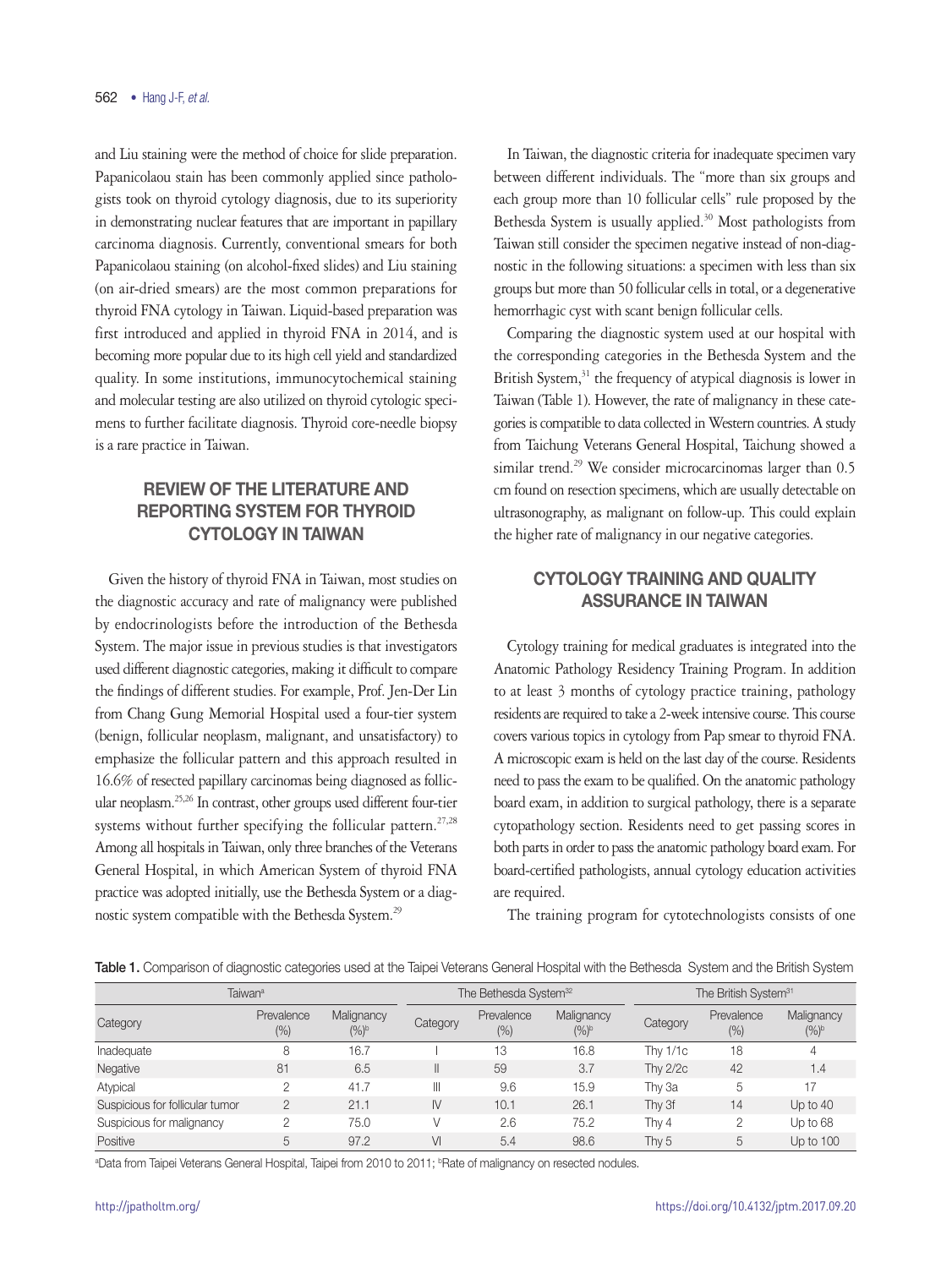year of on-site training at a qualified training institution and a final exam. The training institution must routinely provide both surgical pathology and cytology services and process more than 8,000 Pap smears annually. The cytology lab director must be a qualified cytopathologist (certified by either the International Academy of Cytology or the Taiwan Society of Clinical Cytology) and there must be at least two senior cytotechnologists on site with more than 3 years of work experience. Currently, there are 12 qualified institutions for cytotechnologist training in Taiwan. After training and exams, each qualified cytotechnologist is allowed to screen up to 10,000 cytology cases (Pap smears and non-gynecologic specimens) per year. Currently, there are about 550 practicing cytotechnologists in Taiwan. There have been no systematic surveys of the number of cytotechnologists working with thyroid specimens in Taiwan. Most work at hospitals where thyroid FNA is performed. Cytotechnologists usually perform specimen preparation and screening under the supervision of pathologists. Since 2017, the Taiwan Society of Clinical Cytology has started an inter-laboratory diagnosis comparison program for non-gynecologic cytology, including thyroid FNA. So far, a total of 81 labs have participated. The results are still under analysis and will be given to individual lab.

### FUTURE CHALLENGES

Thyroid FNA cytology is being performed more frequently and has become the most common FNA specimen in Taiwan. Therefore, it is important to apply a uniform diagnostic system for consistent communication and management. Newly developed thyroid cytology technologies, such as liquid-based preparation, immunocytochemistry and molecular testing, may facilitate more accurate diagnosis.

#### **Conflicts of Interest**

No potential conflict of interest relevant to this article was reported.

#### **REFERENCES**

- 1. Taiwan Cancer Registry annual report [Internet]. Taipei: Health Promotion Administration, Ministry of Health and Welfare, 2014 [cited 2017 Jun 1]. Available from: http://www.hpa.gov.tw/Pages/ List.aspx? nodeid=269.
- 2. Ahn HS, Kim HJ, Welch HG. Korea's thyroid-cancer "epidemic": screening and overdiagnosis. N Engl J Med 2014; 371: 1765-7.
- 3. Chang TC, Kou SH, Chen FW, *et al*. Cytopathology of thyroid cancer by fine needle aspiration with Liu's stain. Taiwan Yi Xue Hui Za Zhi 1982; 81: 1404-12.
- 4. Huang TC, Chang TC, Lin CC, Chang CC, Chen FW. Fine needle aspiration cytology in thyroid disease. Taiwan Yi Xue Hui Za Zhi 1981; 80: 902-8.
- 5. Chang TC, Chen FW, Chang CC, Huang TS, Lin CC, Kuo SH. The role of fine needle aspiration cytology compared with thyroid antibody determination in the diagnosis of Hashimoto's thyroiditis. Taiwan Yi Xue Hui Za Zhi 1981; 80: 1152-9.
- 6. Chang TC, Chen FW, Kou SH, Chang CC, Fan JS, Liaw KY. The application of fine needle aspiration cytology in the diagnosis of acute suppurative thyroiditis: a case report. Taiwan Yi Xue Hui Za Zhi 1983; 82: 155-60.
- 7. Chang TC, Chen FW, Kou SH, Chang CC, Huang SM. Diagnostic criterion of granulomatous thyroiditis by the needle aspiration cytopathology. Taiwan Yi Xue Hui Za Zhi 1983; 82: 496-502.
- 8. Chang TC, Kou SH, Chen FW, *et al*. Cytologic presentation and its correlation with clinical stage in papillary carcinoma of the thyroid. Taiwan Yi Xue Hui Za Zhi 1987; 86: 941-6.
- 9. Chang TC, Liaw KY, Kuo SH, Chang CC, Chen FW. Anaplastic thyroid carcinoma: review of 24 cases, with emphasis on cytodiagnosis and leukocytosis. Taiwan Yi Xue Hui Za Zhi 1989; 88: 551-6.
- 10. Chang TC. Fine needle aspiration biopsy of the thyroid using the Chinese brush-holding technique. Acta Cytol 1989; 33: 939-40.
- 11. Chang TC, Kuo SH, How SW. Coefficient of variation of nuclear diameters as a prognostic factor in papillary thyroid carcinoma. Anal Quant Cytol Histol 1991; 13: 403-6.
- 12. Tung CC, Chang TC, Hsieh HC. Value of immunoperoxidase staining of thyroglobulin in fine needle aspiration cytology of thyroid diseases. Acta Cytol 1995; 39: 396-401.
- 13. Wang CY, Chang TC. Preoperative thyroid ultrasonography and fine-needle aspiration cytology in ectopic thyroid. Am Surg 1995; 61: 1029-31.
- 14. Tsai TH, Chang TC, Chiang CP. Nuclear area measurements of parathyroid adenoma, parathyroid hyperplasia and thyroid follicular adenoma: a comparison. Anal Quant Cytol Histol 1997; 19: 45-8.
- 15. Chang TC, Tung CC, Hsiao YL, Chen MH. Immunoperoxidase staining in the differential diagnosis of parathyroid from thyroid origin in fine needle aspirates of suspected parathyroid lesions. Acta Cytol 1998; 42: 619-24.
- 16. Wang CY, Chang TJ, Chang TC, Hsiao YL, Chen MH, Huang SH. Thyroidectomy or radioiodine? The value of ultrasonography and cytology in the assessment of nodular lesions in Graves' hyperthyroidism. Am Surg 2001; 67: 721-6.
- 17. Tseng FY, Hsiao YL, Chang TC. Ultrasound-guided fine needle